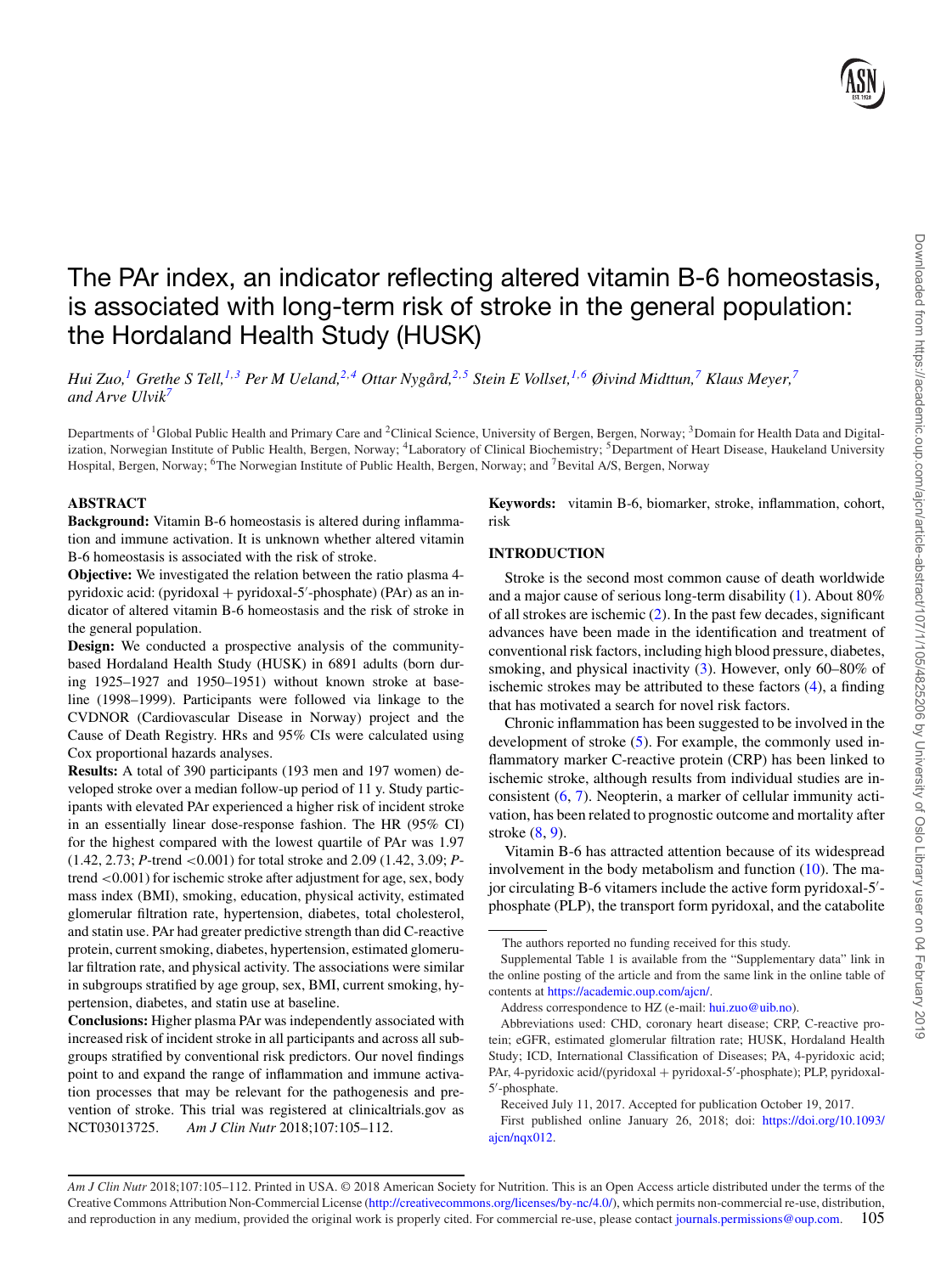4-pyridoxic acid (PA) [\(11,](#page-7-7) [12\)](#page-7-8). There are consistent reports on the inverse associations of low plasma PLP with markers of inflammation and clinical conditions linked to low-grade inflammation, including cardiovascular disease and stroke [\(12\)](#page-7-8). Recently, we proposed the  $PA:(PLP + pyridoxal)$  ratio ( $PAr$ ), as a possible marker of altered vitamin B-6 homeostasis during cellular immune activation [\(11,](#page-7-7) [13\)](#page-7-9). Key properties of PLP-catabolizing enzymes indicate a plausible association of high PAr with aldehyde and oxidative stress [\(13\)](#page-7-9). Furthermore, the acute inflammatory response (as indicated by, for example, CRP) was found to be associated with a redistribution of PLP from the plasma to other tissues [\(14\)](#page-7-10), thereby linking elevated PAr to other inflammatory modalities as well.

Recent observations demonstrate that PAr predicts the risk of inflammatory-related conditions including cancer [\(15\)](#page-7-11), especially lung [\(15\)](#page-7-11) and colorectal cancer [\(16\)](#page-7-12), as well as long-term mortality in patients with coronary artery disease [\(17\)](#page-7-13). However, no published studies, to our knowledge, have explored a possible association of PAr with stroke.

We therefore tested the hypothesis that altered vitamin B-6 homeostasis during inflammation and immune activation, captured by plasma PAr, predicts long-term risk of cerebral stroke in a prospective cohort of community-dwelling adults.

# **METHODS**

#### **Study population**

The Hordaland Health Study (HUSK) is a community-based study with baseline measurements and survey conducted during 1997–1999 as collaboration between the University of Bergen, the National Institute of Public Health, and the Municipal Health Service in Hordaland, Western Norway [\(http://husk.b.uib.no\)](http://husk.b.uib.no). The Regional Committee for Medical and Health Research Ethics in Western Norway (REK-Vest) approved the study protocol. Written informed consent was obtained from all participants. Details of the study design and methodology have been described elsewhere  $(18, 19)$  $(18, 19)$  $(18, 19)$ . The source population in the current study was 17,361 participants born during 1925–1927 and 1950–1951 and living in the city of Bergen and its surrounding areas who participated in the Hordaland Homocysteine Study in 1992–1993 [\(19\)](#page-7-15). Of these, 9187 participants were invited to the HUSK study, and a total of 7074 participants met for physical examinations and completed self-administered questionnaires [\(19\)](#page-7-15), yielding a participation rate of 77%. The present study cohort comprised 7050 men and women who donated blood samples. Of these, 67 were excluded due to hospitalization with stroke before enrollment, and 92 with missing data on plasma measurements of PLP, pyridoxal or PA. This left 6891 participants (3036 men and 3855 women) in the final study cohort, as described in **[Figure 1](#page-2-0)**.

## **Biochemical analyses**

Non-fasting plasma specimens were collected at baseline and stored at –80°C until analysis. Plasma PLP, pyridoxal, PA, neopterin, and cotinine were measured using liquid chromatography/tandem mass spectrometry [\(20\)](#page-7-16). In addition, serum total cholesterol was measured using standard methods and creatinine measured colorimetrically using the alkaline picrate method [\(18\)](#page-7-14). Plasma high-sensitivity CRP was measured by an immuno-

matrix-assisted laser desorption/ionization mass spectrometry assay [\(21\)](#page-7-17). All biochemical analyses were performed at Bevital A/S, Bergen [\(www.bevital.no\)](http://www.bevital.no), except for serum total cholesterol and creatinine which were analyzed at Ullevål University Hospital, Oslo. The coefficients of variation for PLP, pyridoxal, PA, and neopterin were 2.8–3.7% (within-day) and 5.7–7.1% (betweenday) [\(20\)](#page-7-16).

#### **Follow-up and outcome ascertainment**

The cohort participants were followed from baseline to the date of stroke diagnosis, death, emigration, or 31 December 2009 (the end of follow-up), whichever came first. Follow-up was 100% complete with a total of 70,662 person-years. Stroke cases were ascertained via record linkage to national hospital discharge diagnoses data obtained through the Cardiovascular Disease in Norway (CVDNOR) project, 1994–2009 [\(www.cvdnor.no\)](http://www.cvdnor.no) (22–24). The primary outcome was hospitalization or death attributed to stroke [total stroke: International Classification of Diseases (ICD)-9 codes 430–434, 436 and ICD-10 codes I60–I61, I63–I64 except I63.6; ischemic stroke: ICD-9 codes 433, 434 and ICD-10 codes I63 except I63.6]. Information on death was collected from the Cause of Death Registry at Statistics Norway and coded according to ICD-10. If  $>1$  stroke event occurred in a participant during the follow-up period, only the first event was considered. An 11-digit personal identifier, unique to each Norwegian resident, was used to link baseline variables with study endpoints.

#### **Assessments of covariates**

Information on education (highest level of completed education), physical activity, statin use, and a history of coronary heart disease (CHD, defined as myocardial infarction or angina pectoris) at baseline was collected via self-administered questionnaires. Height and weight were measured and BMI was calculated as weight in kilograms divided by height in meters squared. Smoking status was based on self-reported smoking status and corrected by plasma cotinine (i.e., self-reported nonsmokers with plasma cotinine concentrations  $\geq 85$  nmol/L were reclassified as current smokers) [\(25\)](#page-7-18). Participants were considered to have hypertension at baseline if they reported use of antihypertensive medication or had a blood pressure  $\geq$ 140/90 mm Hg [\(26\)](#page-7-19). Diabetes was defined based on self-reported diabetes, use of hypoglycemic medication, or blood glucose concentration at baseline [\(27\)](#page-7-20). Calculation of estimated glomerular filtration rate (eGFR) was based on serum creatinine concentrations using the Chronic Kidney Disease Epidemiology Collaboration (CKD-EPI) equation [\(28\)](#page-7-21). Vitamin B-6 supplementation was assessed by a validated self-administered food frequency questionnaire [\(29\)](#page-7-22). Fasting was defined as no caloric intake for  $\geq 8$  h.

#### **Statistical analysis**

Since PAr levels were markedly higher in the older age group (median: 0.46 for 70–74 y compared with 0.34 for 46–49 y), agespecific quartiles were defined for the 2 age groups separately. Baseline characteristics of study participants are described for all participants combined and according to quartiles of PAr, and variables are expressed as percentages or medians (interquartile ranges). Trends across quartiles were tested by logistic and quantile (median) regression for categorical and continuous variables,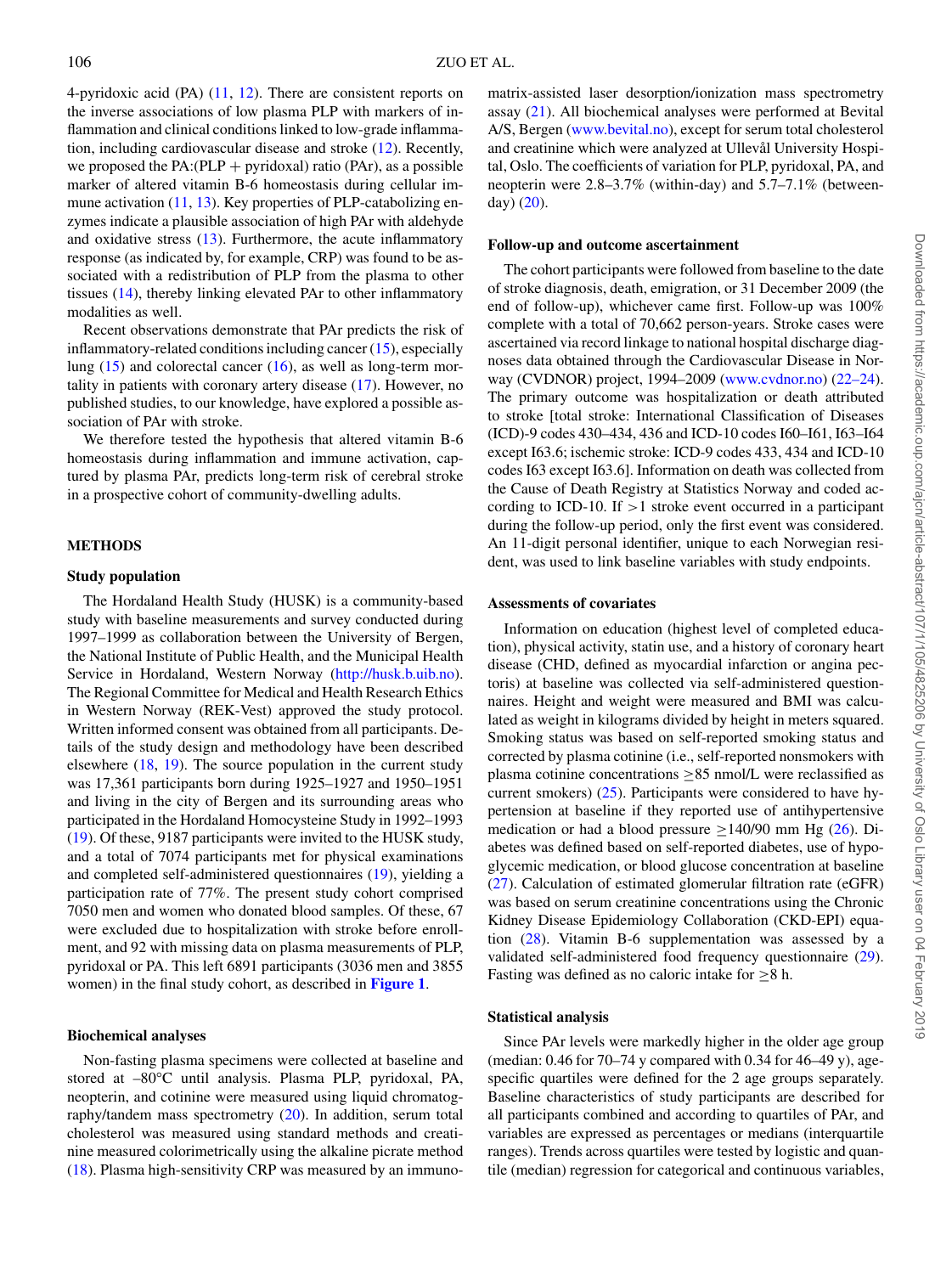<span id="page-2-0"></span>

**FIGURE 1** Flow chart of study participants. PA, 4-pyridoxic acid; PAr, 4-pyridoxic acid/(pyridoxal + pyridoxal-5'-phosphate).

respectively. Natural log transformation was applied to plasma biomarkers to normalize distributions[.](#page-3-0)

We used Cox proportional hazards regression to evaluate PAr and long-term stroke risk. HRs and corresponding 95% CIs are reported per 1-SD increment. To estimate the independent association of PAr with risk of stroke (total and ischemic stroke, respectively), 3 multivariate models were constructed: model 1 was the basic model adjusted for age (46–49 compared with 70–74 y) and sex; model 2 was adjusted as model 1 plus lifestyle risk factors—BMI (continuous), current smoking (yes or no), education ( $\leq$ 10, 11–13, or  $\geq$ 14 y) and physical activity (none/light or moderate/vigorous); model 3 was further adjusted for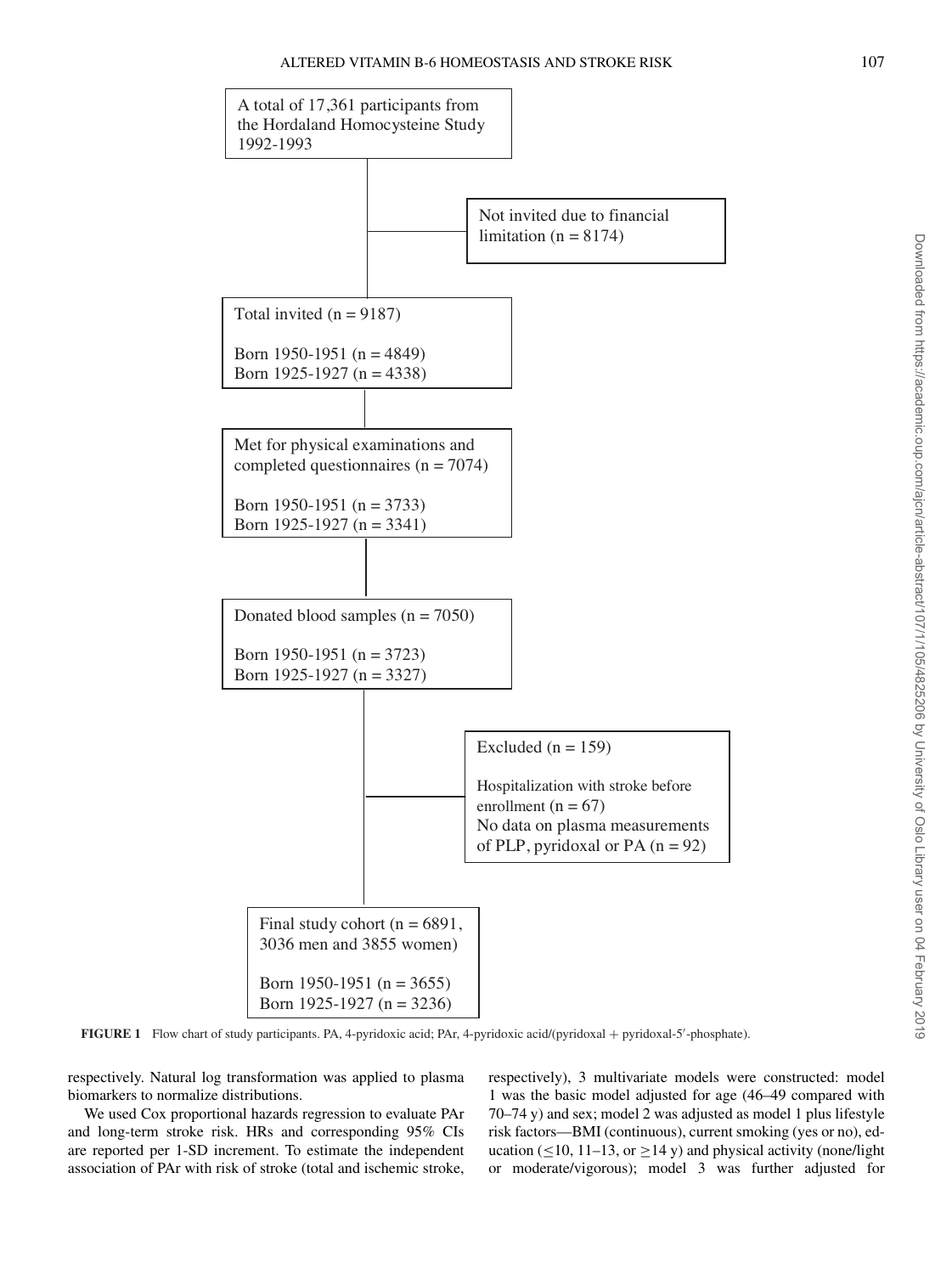<span id="page-3-0"></span>

| I |  |
|---|--|
|   |  |

Baseline characteristics of all participants and by PAr quartiles in the HUSK1

|                                                                 | PAr quartile      |                   |                   |                   |                   |                         |                         |
|-----------------------------------------------------------------|-------------------|-------------------|-------------------|-------------------|-------------------|-------------------------|-------------------------|
| Characteristic                                                  | All               | Q <sub>1</sub>    | Q <sub>2</sub>    | Q <sub>3</sub>    | Q <sub>4</sub>    | $P$ -trend <sup>2</sup> | $P$ -trend <sup>3</sup> |
| Participants, $n$                                               | 6891              | 1722              | 1723              | 1723              | 1723              |                         |                         |
| Men, $%$                                                        | 44.1              | 46.4              | 46.3              | 43.6              | 39.9              | < 0.001                 | < 0.001                 |
| BMI, $\text{kg/m}^2$                                            | 25.4 (23.1, 27.9) | 25.5(23.3, 27.8)  | 25.6(23.3, 28.1)  | 25.2(23.0, 27.9)  | 25.1 (22.8, 27.9) | 0.002                   | 0.02                    |
| Current smoking, %                                              | 28.7              | 23.6              | 27.0              | 29.4              | 34.6              | < 0.001                 | < 0.001                 |
| Physical activity, %                                            |                   |                   |                   |                   |                   |                         |                         |
| None/light                                                      | 43.6              | 43.3              | 41.9              | 43.9              | 45.3              | 0.14                    | 0.35                    |
| Moderate/vigorous                                               | 56.4              | 56.7              | 58.1              | 56.1              | 54.7              |                         |                         |
| Education, y                                                    |                   |                   |                   |                   |                   |                         |                         |
| $\leq 10$                                                       | 31.1              | 30.1              | 31.1              | 33.3              | 29.6              |                         |                         |
| $11 - 13$                                                       | 40.8              | 41.1              | 40.5              | 39.5              | 42.2              | 0.67                    | 0.57                    |
| $\geq$ 14                                                       | 28.1              | 28.8              | 28.4              | 27.2              | 28.2              |                         |                         |
| eGFR, mL $\cdot$ min <sup>-1</sup> $\cdot$ 1.73 m <sup>-2</sup> | 79.9 (69.0, 89.8) | 82.3 (71.8, 92.4) | 80.6 (70.3, 90.3) | 79.3 (68.6, 88.9) | 77.0 (66.0, 87.7) | < 0.001                 | < 0.001                 |
| Hypertension, %                                                 | 42.3              | 40.9              | 41.7              | 43.2              | 43.5              | 0.08                    | 0.04                    |
| Diabetes, %                                                     | 2.7               | 2.0               | 2.4               | 3.3               | 2.8               | 0.06                    | 0.07                    |
| Total cholesterol, mmol/L                                       | 5.9(5.2, 6.7)     | 6.0(5.3, 6.8)     | 6.0(5.3, 6.7)     | 6.0(5.2, 6.7)     | 5.7(5.1, 6.5)     | < 0.001                 | < 0.001                 |
| Statin use, %                                                   | 7.2               | 7.0               | 7.7               | 6.9               | 7.0               | 0.72                    | 0.65                    |
| History of CHD, %                                               | 8.3               | 6.5               | 8.1               | 8.5               | 10.0              | < 0.001                 | < 0.001                 |
| Plasma biomarkers                                               |                   |                   |                   |                   |                   |                         |                         |
| PAr                                                             | 0.39(0.29, 0.52)  | 0.24(0.21, 0.29)  | 0.33(0.30, 0.40)  | 0.43(0.38, 0.51)  | 0.66(0.53, 0.82)  |                         |                         |
| CRP, mg/L                                                       | 1.6(0.7, 3.6)     | 1.2(0.6, 2.4)     | 1.4(0.6, 3.1)     | 1.7(0.7, 3.9)     | 2.1(0.9, 5.4)     | < 0.001                 | < 0.001                 |
| Neopterin, nmol/L                                               | 7.6(6.4, 9.3)     | 7.0(6.0, 8.3)     | 7.4(6.2, 9.0)     | 7.8(6.6, 9.4)     | 8.4(7.0, 10.7)    | < 0.001                 | < 0.001                 |

<span id="page-3-1"></span><sup>1</sup>Values are presented as medians (IQRs) or percentages. CRP, C-reactive protein; CHD, coronary heart disease; eGFR, estimated glomerular filtration rate; HUSK, Hordaland Health Study; PAr, 4-pyridoxic acid/(pyridoxal + pyridoxal-5'-phosphate); Q, quartile.

<span id="page-3-2"></span> ${}^{2}$ Derived from logistic regression for categorical variables and quantile (median) regression for continuous variables, unadjusted.

<sup>3</sup>Adjusted for sex.

potential mediators—eGFR (continuous), hypertension (yes or no), diabetes (yes or no), total cholesterol (continuous), and statin use (yes or no). In addition, we also assessed the associations after additional adjustment for CRP (continuous), neopterin (continuous), vitamin B-6 supplementation (yes or no), and fasting status (yes or no) in the models. The proportionality assumption was tested using Schoenfeld residuals. To test for potential confounding or mediation by plasma CRP or neopterin, we also examined the associations by additional adjustment for these 2 biomarkers. Potential nonlinear associations of PAr levels with stroke risk were modeled by generalized additive models using penalized splines with multivariable adjustment as indicated in model  $3$  ( $30$ ). To corroborate the findings, the risk associations were also evaluated across age-specific quartiles of PAr, and *P*-trend was calculated by modeling the quartile number as a continuous variable in the regression models.

Potential effect modification by age group, sex, BMI (below or above median), current smoking, hypertension, diabetes, and statin use was assessed in stratified analyses and significance of interactions was assessed based on first-degree multiplicative models for each stratification variable separately. Sensitivity analyses were performed to determine the robustness of findings in the primary analysis. We restricted the risk-association analyses to participants who had no self-reported history of CHD or stroke at baseline. In addition, the analyses were repeated after excluding the first 2 y of follow-up.

We performed forward and backward stepwise selection of predictors, keeping age and sex as adjustments at all times using the R-package *crrstep* [\(31\)](#page-7-24). The impact on the model fit from the addition or removal of predictors was evaluated with the use of

the modified Bayesian information criterion for competing risk as recommended by the developers of the package  $(31)$ . To assess improvement in model discrimination and reclassification of the study participants, we calculated the integrated discrimination index and the continuous net reclassification index  $(>0)$  in logistic regression models containing the same covariates as the multivariate Cox model, with and without PAr [\(32,](#page-7-25) [33\)](#page-7-26).

Statistical analyses were conducted with the SAS statistical software (version 9.4; SAS Institute, Inc.) and R (version 3.4.0, [www.r-project.org\)](http://www.r-project.org). All tests were 2 sided and a  $P$  value  $\leq 0.05$ was considered statistically significant.

## **RESULTS**

Among the 6891 participants, a total of 390 (193 men and 197 women) developed stroke over a median follow-up period of 10.9 y (range: 0.1–11.7 y), of which 279 (72%) were ischemic. Baseline characteristics of the study participants as a whole and trends across quartiles of PAr are shown in **[Table 1](#page-3-0)**. Participants in higher PAr quartiles were more likely to be women, current smokers  $(P < 0.001)$ , and to have hypertension, diabetes, and a history of CHD at baseline. PAr levels were inversely associated with BMI, eGFR, and total cholesterol concentrations. As expected, PAr was positively associated with the plasma biomarkers CRP ( $P < 0.001$ ) and neopterin ( $P < 0.001$ ) at baseline. In addition, use of vitamin B-6 supplements was a weak predictor of PAr, whereas it was an important predictor of PLP, pyridoxal, and PA. Fasting status contributed no additional explained variation in either PAr or any individual vitamin B-6 forms (**Supplemental Table 1**).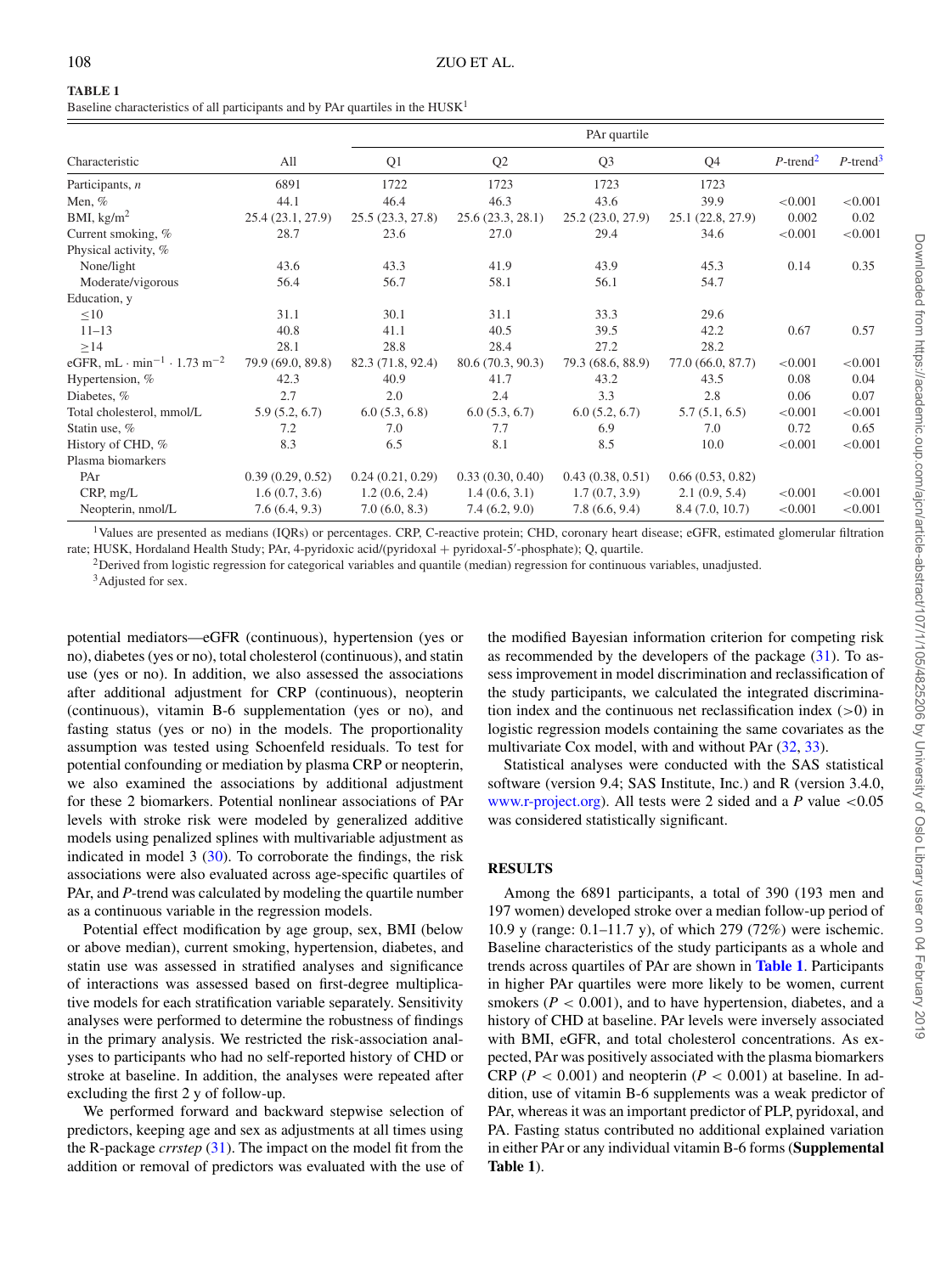<span id="page-4-0"></span>

| ۰. |  |
|----|--|
|----|--|

HRs (95% CI) for risk of total and ischemic stroke by PAr in the  $HUSK<sup>1</sup>$ 

|                  | PAr quartile   |                  |                  | Continuous        |         |                                              |         |
|------------------|----------------|------------------|------------------|-------------------|---------|----------------------------------------------|---------|
|                  | Q <sub>1</sub> | Q <sub>2</sub>   | Q <sub>3</sub>   | Q4                | P-trend | Per 1-SD increment<br>of log-transformed PAr | P       |
| Total stroke     |                |                  |                  |                   |         |                                              |         |
| $\text{Cases}/n$ | 72/1722        | 89/1723          | 106/1723         | 123/1723          |         | 390/6891                                     |         |
| Model $12$       |                | 1.25(0.91, 1.70) | 1.50(1.11, 2.02) | 1.94(1.45, 2.59)  | < 0.001 | 1.28(1.16, 1.42)                             | < 0.001 |
| Model $2^3$      |                | 1.31(0.94, 1.84) | 1.53(1.11, 2.12) | 1.88 (1.37, 2.59) | < 0.001 | 1.27(1.14, 1.42)                             | < 0.001 |
| Model $34$       |                | 1.33(0.95, 1.86) | 1.56(1.12, 2.16) | 1.97(1.42, 2.73)  | < 0.001 | 1.29(1.15, 1.45)                             | < 0.001 |
| Ischemic stroke  |                |                  |                  |                   |         |                                              |         |
| $\text{Cases}/n$ | 48/1722        | 62/1723          | 80/1723          | 89/1723           |         | 279/6891                                     |         |
| Model $12$       |                | 1.30(0.89, 1.89) | 1.69(1.18, 2.42) | 2.07(1.46, 2.94)  | < 0.001 | 1.31(1.16, 1.48)                             | < 0.001 |
| Model $2^3$      |                | 1.31(0.88, 1.97) | 1.66(1.13, 2.44) | 1.95(1.33, 2.86)  | < 0.001 | 1.28(1.12, 1.46)                             | < 0.001 |
| Model $34$       |                | 1.33(0.89, 1.99) | 1.71(1.16, 2.52) | 2.09(1.42, 3.09)  | < 0.001 | 1.31 (1.15, 1.50)                            | < 0.001 |

<span id="page-4-1"></span>1Cox proportional hazards regression models were used to calculate the HRs and 95% CIs. eGFR, estimated glomerular filtration rate; HUSK, Hordaland Health Study; PAr, 4-pyridoxic acid /(pyridoxal + pyridoxal-5'-phosphate).

<sup>2</sup>Model 1 was adjusted for age (46-49 y vs.  $70-74$  y) and sex.

<span id="page-4-3"></span><span id="page-4-2"></span><sup>3</sup>Model 2 was adjusted as for model 1 plus BMI (continuous), current smoking (yes or no), education (<10, 11–13, or >14 y) and physical activity (none/light or moderate/vigorous).

<span id="page-4-4"></span><sup>4</sup>Model 3 was adjusted as for model 2 plus eGFR (continuous), hypertension (yes or no), diabetes (yes or no), total cholesterol (continuous), and statin use (yes or no).

As shown in **[Table 2](#page-4-0)**, higher levels of PAr were significantly associated with an increased risk of total stroke and ischemic stroke in models adjusted for age and sex, in models with further adjustments for BMI, current smoking, education, and physical activity, and in fully adjusted models with additional adjustments for eGFR, hypertension, diabetes, total cholesterol, and statin use. The multivariable-adjusted HR for total stroke was 1.29 (95% CI: 1.15, 1.45) per 1-SD increment of log-transformed PAr, and 1.97 (95% CI: 1.42, 2.73, *P*-trend <0.001) for the highest compared with the lowest PAr quartile. Additional adjustments for CRP (HR/SD: 1.26, 95% CI: 1.11, 1.42), neopterin (HR/SD: 1.27, 95% CI: 1.12, 1.43), vitamin B-6 supplementation (HR/SD: 1.29, 95% CI: 1.15, 1.45) and fasting status (HR/SD: 1.29, 95% CI: 1.15, 1.45) did not materially affect the risk associations. Vitamin B-6 supplementation was not associated with the risk of total stroke (multivariable-adjusted HR/SD: 1.11, 95% CI: 0.74, 1.68). Similar risk estimates were found for ischemic stroke [\(Table 2\)](#page-4-0). Generalized additive model plots showed that the association between PAr and risk of total and ischemic stroke was essentially linear across the distribution of PAr values (**[Figure 2](#page-5-0)**). When the components of the PAr index, i.e., PA, pyridoxal, and PLP, were evaluated separately, we found only a weak and positive association for PA, and nonsignificant associations for PLP or pyridoxal (data not shown).

The associations between PAr and the risk of total stroke were similar in subgroups stratified by age, sex, BMI, current smoking, hypertension, diabetes, and statin use at baseline (all *P* for interaction  $>0.30$ , **[Table 3](#page-6-3)**).

In sensitivity analyses, restricting the study population to the 6322 participants without self-reported history of CHD yielded slightly attenuated associations for total stroke (HR/SD: 1.26, 95% CI: 1.11, 1.42) and ischemic stroke (HR/SD: 1.28, 95% CI: 1.11, 1.49). The risk estimates for total stroke remained unchanged after excluding 113 participants with self-reported history of stroke (HR/SD: 1.29, 95% CI: 1.15, 1.45). In addition, repeating the analyses among the whole study cohort after excluding the first 2 y of follow-up yielded similar results (HR/SD: 1.29, 95% CI: 1.14, 1.46).

We compared PAr to all potential risk predictors included in model 3 as well as CRP and neopterin by analyzing how much they improved the model fit after being added to a Cox regression model that included age and sex (**[Table 4](#page-6-4)**). PAr was the strongest predictor followed by CRP, current smoking, diabetes, hypertension, eGFR, and physical activity among all the 12 potential risk predictors. Forward stepwise selection identified PAr, diabetes, and current smoking, in that order, as the best model for predicting total stroke, whereas inflammatory markers CRP and neopterin, among others, were not selected [\(Table 4\)](#page-6-4). In reclassification analysis, the addition of PAr to the fully adjusted model (model 3 in [Table 2\)](#page-4-0) resulted in significant net reclassification improvement. The category-free net reclassification index for the addition of PAr in predicting total stroke was 0.184 (95% CI: 0.075, 0.294,  $P = 0.001$ ). Similarly, the corresponding integrated discrimination index was 0.004 (95% CI: 0.001, 0.006,  $P = 0.003$ ).

## **DISCUSSION**

#### **Principal findings**

In this prospective community-based study, we observed that high plasma PAr, an indicator of altered vitamin B-6 homeostasis, was associated with an increased risk of total and ischemic stroke. The multivariable-adjusted risk estimates for stroke were almost twice as high for participants in the highest compared with the lowest quartile of PAr. The association between PAr and stroke risk appeared to be independent of potential confounding factors, CRP, and neopterin, and was similar across subgroups stratified by age, sex, BMI, current smoking, hypertension, diabetes, or statin use at baseline. Notably, PAr was the strongest predictor of stroke risk among a panel of 12 potential risk factors when evaluated by Cox regression and stepwise selection criteria.

# **PAr and stroke risk**

We found that PAr was positively associated with stroke risk, and the risk increased continuously through the entire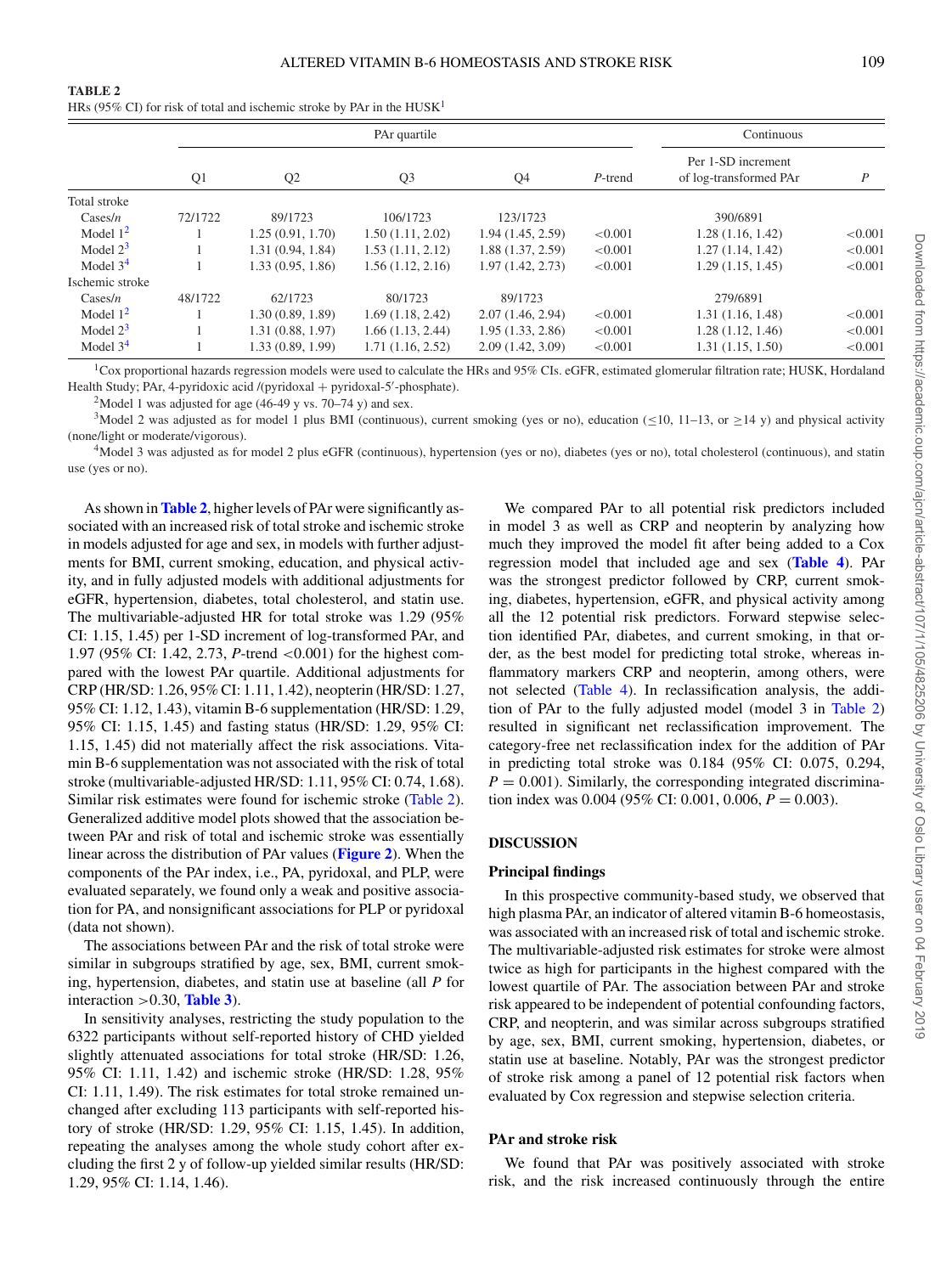<span id="page-5-0"></span>

**FIGURE 2** The associations of PAr with total and ischemic stroke by generalized additive models (*n* = 6891). The models were adjusted for age (46–49 vs. 70–74 y), sex, BMI (continuous), current smoking (yes or no), education (≤10, 11–13, or ≥14 y), physical activity (none/light or moderate/vigorous), eGFR (continuous), hypertension (yes or no), diabetes (yes or no), total cholesterol (continuous), and statin use (yes or no). The solid lines show HRs and the shaded areas 95% CIs. The dashed lines show HRs by linear regression on logarithmic scale. Density plots indicate the distributions of log-transformed PAr, and dotted lines denote the 10th, 50th, and 90th percentiles. eGFR, estimated glomerular filtration rate; PAr, 4-pyridoxic acid/(pyridoxal + pyridoxal-5'-phosphate).

distribution of PAr levels. Participants in the highest age-specific quartile of PAr had an approximately double risk of total or ischemic stroke compared with those in the first quartile. The associations between PAr and stroke were essentially unaltered in 3 models with gradual adjustments for age, sex, and other potential confounding factors, and did not differ significantly between the various subgroups. This indicates that the association is unlikely to be mediated through traditional risk factors for stroke, such as high BMI, smoking, hypertension, and diabetes [\(3\)](#page-6-2). In addition, vitamin B-6 supplementation was not associated with stroke risk. Fasting status appeared to have negligible effect on PAr and its risk associations.

The weak or nonsignificant risk associations for the components of PAr (PLP, pyridoxal, and PA) suggest a minor role of vitamin B-6 status (PLP). Apparently, inflammatory processes are more important. Assuming a simultaneous influence of inflammation on PA (increasing) and PLP+ pyridoxal (decreasing), the PAr index is ideally configured to capture both processes.

Notably, PAr was found to be a stronger predictor of stroke risk than the other inflammatory markers CRP and neopterin as well as other potential risk predictors such as current smoking, diabetes, hypertension, and eGFR, which closely resembles the reported findings on PAr and all-cause mortality [\(17\)](#page-7-13).

## **Causation and sensitivity analyses**

Reverse causality (i.e., preclinical conditions before a diagnosis of stroke could lead to higher levels of PAr) needs attention in observational studies. However, this was probably not the case

in our study as indicated by essentially unaltered risk estimates after exclusion of the first 2 y of follow-up. Moreover, only minimal changes in risk estimates were observed when restricting the study population to those without self-reported history of CHD or stroke at baseline. Taken together, these findings all attest to the robustness and independence of PAr as a marker of stroke risk[.](#page-6-3)

#### **Possible mechanisms**

Systemic inflammation is strongly linked to the occurrence of stroke, exacerbates ischemic brain damage, and shapes stroke outcome [\(4,](#page-7-0) [5,](#page-7-1) [34\)](#page-7-27). Although not yet fully elucidated, diverse inflammatory processes may trigger a stroke event through a variety of mechanisms, including thrombosis through the coagulation system [\(5\)](#page-7-1), microvascular injury, and disturbed vascular homeostasis  $(34)$ , and by promoting atherosclerosis  $(5)$ . In addition, immune activation due to systemic inflammatory conditions or infection has a detrimental role in stroke pathophysiology [\(34,](#page-7-27) [35\)](#page-7-28).

Inflammation links closely with oxidative and aldehydes stress, i.e., increased production of reactive oxygen species and reactive aldehydes [\(36\)](#page-7-29). In response, aldehyde-scavenging enzymes, including enzymes that catalyze the irreversible catabolic conversion of PLP (via pyridoxal) to PA, are upregulated, leading to an increase in PA $r(13)$  $r(13)$ . In addition, other independent inflammatory processes lead to an increased uptake or retention of PLP in tissues [\(12\)](#page-7-8). As PLP appears in the denominator of PAr, these processes are also captured by the PAr index.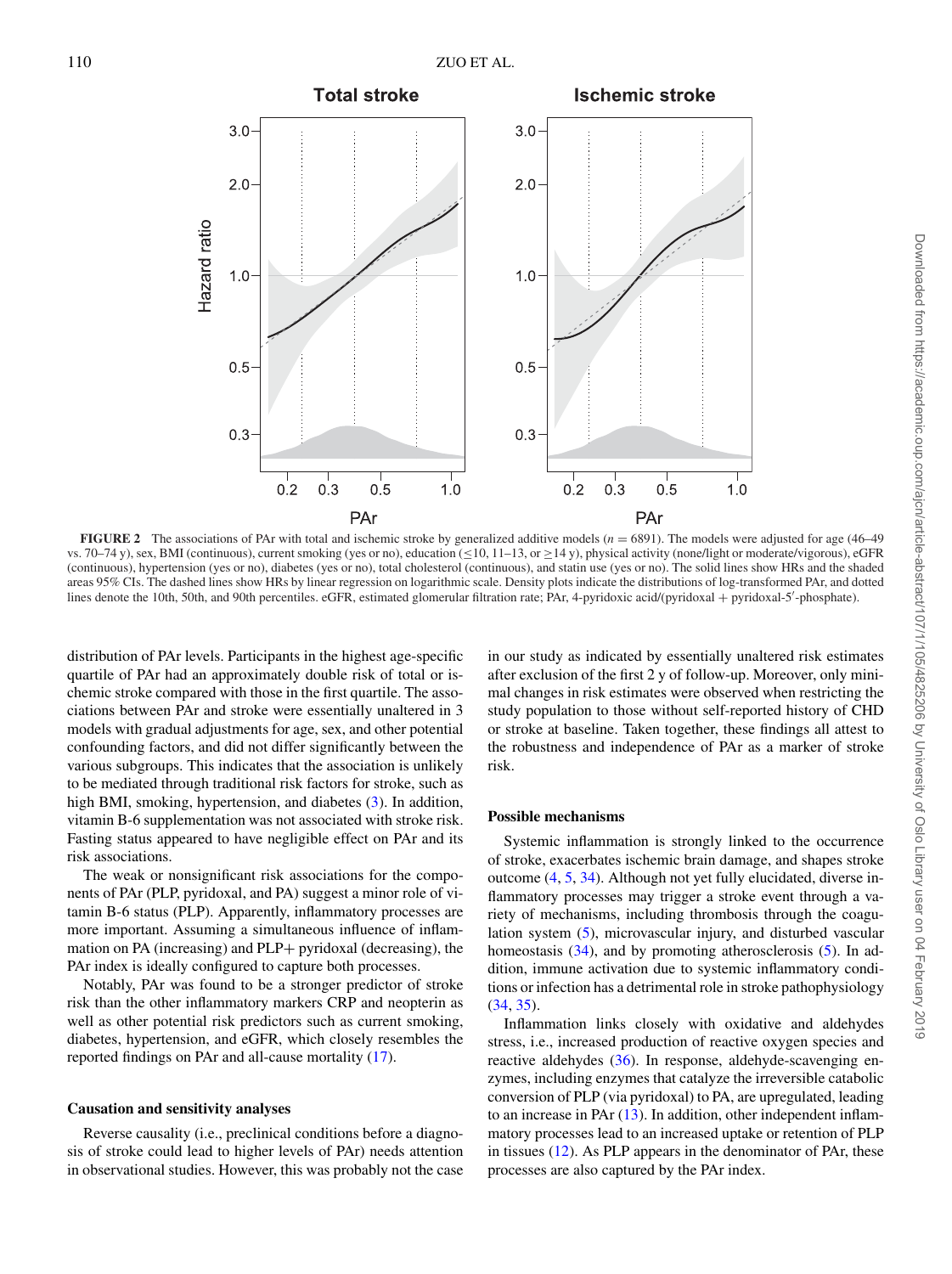<span id="page-6-3"></span>

| <b>TABLE 3</b>                                        |  |
|-------------------------------------------------------|--|
| PAr and risk of total stroke by strata in the $HUSK1$ |  |

|                 | $\text{Cases}/n$ | HR (95% CI)       | P-interaction |
|-----------------|------------------|-------------------|---------------|
| Age             |                  |                   | 0.54          |
| $46 - 49$ y     | 37/3655          | 1.46(1.01, 2.09)  |               |
| $70 - 74$ y     | 353/3236         | 1.28(1.13, 1.44)  |               |
| <b>Sex</b>      |                  |                   | 0.69          |
| Men             | 193/3036         | 1.30(1.11, 1.54)  |               |
| Women           | 197/3855         | 1.28(1.09, 1.51)  |               |
| BMI $(kg/m^2)$  |                  |                   | 0.35          |
| ${<}25$         | 157/3114         | 1.35(1.14, 1.62)  |               |
| >25             | 233/3766         | 1.26(1.08, 1.46)  |               |
| Current smoking |                  |                   | 0.78          |
| N <sub>0</sub>  | 296/4917         | 1.29(1.12, 1.47)  |               |
| Yes             | 94/1974          | 1.29(1.03, 1.61)  |               |
| Hypertension    |                  |                   | 0.61          |
| N <sub>0</sub>  | 121/3974         | 1.29(1.05, 1.60)  |               |
| Yes             | 269/2915         | 1.29(1.12, 1.48)  |               |
| <b>Diabetes</b> |                  |                   | 0.58          |
| N <sub>0</sub>  | 358/6708         | 1.28(1.14, 1.45)  |               |
| Yes             | 32/183           | 1.35 (0.92, 1.98) |               |
| Statin use      |                  |                   | 0.52          |
| N <sub>0</sub>  | 347/6398         | 1.32(1.16, 1.49)  |               |
| Yes             | 43/493           | 1.18(0.82, 1.69)  |               |

<span id="page-6-5"></span><sup>1</sup>HRs ( $95\%$  CIs) are reported per 1-SD increment of log-transformed PAr. Multivariate adjusted model: adjusted for age (46–49 vs. 70–74 y), sex, BMI (continuous), current smoking (yes or no), education  $(\leq 10, 11-13, 0r)$ ≥14 y), physical activity (none/light or moderate/vigorous), eGFR (continuous), hypertension (yes or no), diabetes (yes or no), total cholesterol (continuous), and statin use (yes or no). eGFR, estimated glomerular filtration rate; HUSK, Hordaland Health Study; PAr, 4-pyridoxic acid/(pyridoxal + pyridoxal-5- -phosphate).

In our study, the association between PAr and stroke risk was independent of CRP, a commonly used systemic marker of inflammation. This clearly suggests that inflammatory processes forming the basis for the observed association of PAr with stroke is not fully captured by CRP.

In addition, conventional risk factors, including aging, high BMI, smoking, hypertension, and diabetes [\(4\)](#page-7-0), are often accompanied by an inflammatory response, characterized by altered glial activity and production of pro- and anti-inflammatory cytokines [\(34\)](#page-7-27). However, the association of PAr with stroke risk was similar across subgroups stratified by age, BMI, smoking, hypertension, and diabetes, indicating that PAr and these factors are essentially mutually independent risk predictors and suggesting that PAr is an indicator of aspects of the inflammatory response beyond those elicited by the conventional risk factors.

## **Strengths and limitations**

To the best of our knowledge, this is the first study to investigate altered vitamin B-6 homeostasis and stroke risk, allowing a more comprehensive evaluation and understanding of vitamin B-6 in relation to stroke. Other important strengths include the prospective design, long and complete follow-up, and adjustment for several possible confounders. Nevertheless, the true risk associations may have been underestimated due to regression dilution bias [\(37\)](#page-7-30) because plasma biomarkers were measured at baseline only. The comparatively high intraclass correlation coefficient of PAr  $(0.75)$   $(13)$ , however, suggests that regression dilution bias

## <span id="page-6-4"></span>**TABLE 4**

| Comparison of predictive strength for selected variables using $\triangle AIC$ in the |  |
|---------------------------------------------------------------------------------------|--|
| HUSK $(n = 6891)$                                                                     |  |

|                   | $\triangle AIC$ | Order of strength <sup>2</sup> | Order of selection <sup>3</sup> |
|-------------------|-----------------|--------------------------------|---------------------------------|
| PAr               | $-16.7$         |                                |                                 |
| Diabetes          | $-8.1$          |                                | $\mathcal{D}_{\mathcal{L}}$     |
| Current smoking   | $-8.2$          | 3                              | 3                               |
| Hypertension      | $-5.1$          | 5                              | NA                              |
| eGFR              | $-0.1$          | 6                              | NA                              |
| <b>CRP</b>        | $-8.7$          | 2                              | NA                              |
| Physical activity | 1.2             |                                | NA                              |
|                   |                 |                                |                                 |

<span id="page-6-6"></span> $1\Delta$ AIC calculated as reduction in the AIC after the inclusion of the variable in a Cox regression model that was adjusted for age and sex. The AIC for the starting model was 5111.7. Potential risk predictors include: PAr (log transformed), CRP (log transformed), neopterin (log transformed), age (46–49 y vs. 70–74 y), sex, BMI (continuous), current smoking (yes or no), education ( $\leq$ 10, 11–13, or  $\geq$ 14 y), physical activity (none/light or moderate/vigorous), eGFR (continuous), hypertension (yes or no), diabetes (yes or no), total cholesterol (continuous), and statin use (yes or no). AIC, Akaike's information criterion; CRP, C-reactive protein; eGFR, estimated glomerular filtration rate; HUSK, Hordaland Health Study; NA, not applicable; PAr, 4 pyridoxic acid/(pyridoxal + pyridoxal-5'-phosphate).

<sup>2</sup>Order of predictive strength according to the  $\triangle$ AIC.

<span id="page-6-8"></span><span id="page-6-7"></span>3Order of selection in a Cox regression model with the use of forward stepwise selection. Age and sex as adjustments at all times.

probably plays a minor role in the evaluation of PAr with the risk of stroke.

In conclusion, we observed that plasma levels of PAr, a multifactorial indicator of cellular immunity activation, oxidative stress, and related inflammatory responses, have a continuous and independent association with the risk of total and ischemic stroke in community-dwelling men and women. As a risk predictor of stroke, PAr was superior to the established inflammatory markers CRP and neopterin, but also to a complete panel of conventional risk factors of stroke including smoking and diabetes. Our findings highlight inflammation and immunity in the pathogenesis of stroke and point at limitations of established inflammatory markers. Finally, our results suggest additional reaction mechanisms and pathways, some of them apparently captured by the PAr index, which merit greater attention in further studies for the ultimate translation into effective preventive measures for stroke in the future.

The authors' responsibilities were as follows—HZ: drafted the manuscript and had primary responsibility for the final content of the manuscript; HZ and AU: analyzed the data; HZ, AU, GST, and SEV: designed the research; GST, SEV, ØM, and KM: acquired the data; GST, PMU, ON, SEV, ØM, and AU: critically revised the manuscript for important intellectual content; and all authors: read and approved the final manuscript. None of the authors reported a conflict of interest related to this manuscript.

#### **REFERENCES**

- <span id="page-6-0"></span>1. Benjamin EJ, Blaha MJ, Chiuve SE, Cushman M, Das SR, Deo R, de Ferranti SD, Floyd J, Fornage M, Gillespie C, et al. Heart disease and stroke statistics—2017 update: a report from the American Heart Association. Circulation 2017;135:e146–e603.
- <span id="page-6-1"></span>2. Donnan GA, Fisher M, Macleod M, Davis SM. Stroke. Lancet 2008;371(9624):1612–23.
- <span id="page-6-2"></span>3. Feigin VL, Roth GA, Naghavi M, Parmar PG, Krishnamurthi R, Chugh S, Mensah GA, Norrving B, Shiue I, Ng MY, et al. Global burden of stroke and risk factors in 188 countries, during 1990–2013: a systematic analysis for the Global Burden of Disease Study 2013. Lancet Neurol 2016;15:913–24.